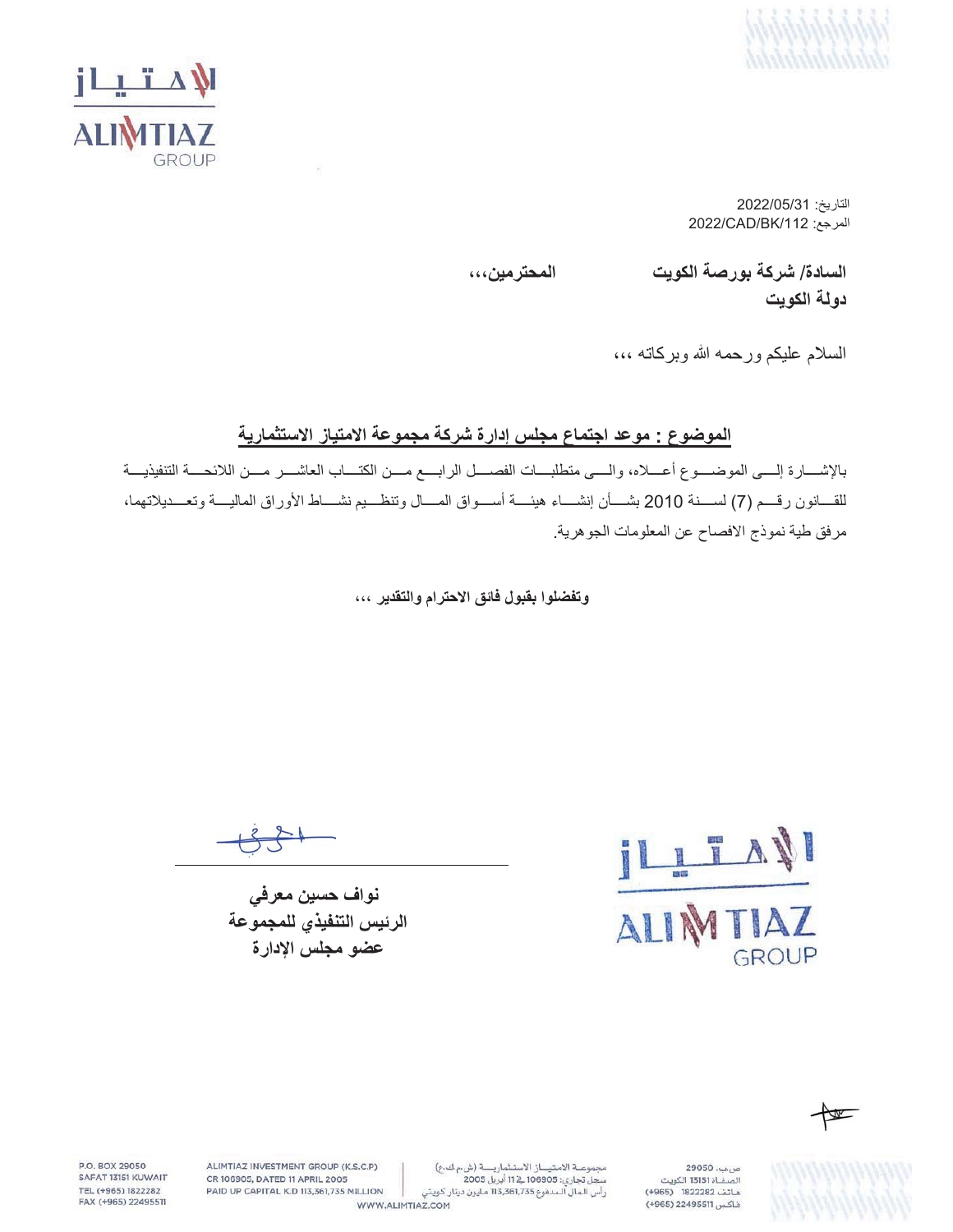



## نموذج الإفصاح عن المعلومات الجوهرية

| 2022/05/31                                                                                                                                                                                                   | التاريخ                                       |
|--------------------------------------------------------------------------------------------------------------------------------------------------------------------------------------------------------------|-----------------------------------------------|
| شركة مجموعة الإمتياز الإستثمارية                                                                                                                                                                             | إسم الشركة المدرجة                            |
| نحيطكم علمأ بأن مجلس إدارة شركة مجموعة الامتياز الاستثمارية سوف يعقد اجتماعه يوم الخميس<br>الموافق 2022/06/02 السـاعة 1:30 ظهراً لمناقشـة تعديل المادة (5) من النظام الأسـاسـي والمادة<br>(6) من عقد التأسيس | المعلومة الجوهرية                             |
| لا يوجد أثر ِ                                                                                                                                                                                                | أثر المعلومة الجوهرية<br>المركز المالي للشركة |

ILL TAN GROUP

نواف حسين معرفي الرئيس التنفيذي للمجموعة عضو مجلس الإدارة



صب. 29050

.<br>الصفاة 13151 الكويت

هاتف 1822282 (4965)

فاكس 22495511 (+965)

K

P.O. BOX 29050 SAFAT 13151 KUWAIT TEL (+965) 1822282 FAX (+965) 22495511

ALIMTIAZ INVESTMENT GROUP (K.S.C.P) CR 106905, DATED 11 APRIL 2005 PAID UP CAPITAL K.D 113,361,735 MILLION

مجموعة الامتياز الاستثمارية (شءك ع) مبسوعت المسيحين المستدريت رس م تاريخ<br>سجل تجاري: 116905 في 11 أبريل 2005<br>رأس الـمال الـمدفوع 113,361,735 مليون دينار كـويتي

WWW.ALIMTIAZ.COM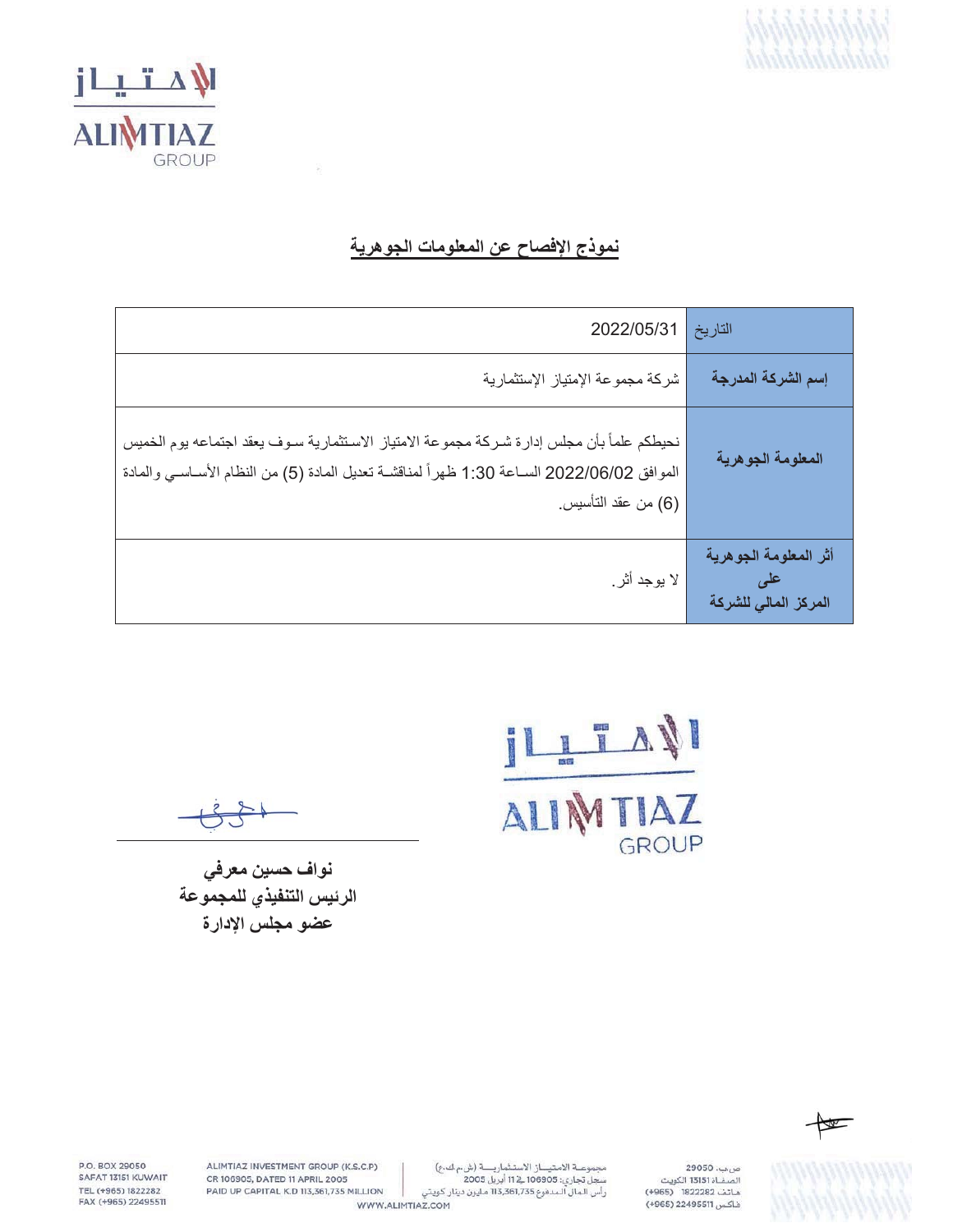



Date: 31/05/2022 Ref: 112/BK/CAD/2022

## **Boursa Kuwait Company Kuwait**

#### **Subject: Board of Directors Meeting**

With reference to the above subject, and the requirements of fourth chapter of Module Ten (Disclosure and Transparency) of the Executive bylaws of Law No 7 of 2010 regarding the establishment of the Capital Markets Authority and regulating securities activities and their amendments, kindly find enclosed the Disclosure Form of Material Information.

Sincerely,

**Nawaf H Marafi Group Chief Executive Officer Board Member**





P.O. BOX 29050 SAFAT 13151 KUWAIT TEL (+965) 1822282 FAX (+965) 22495511

ALIMTIAZ INVESTMENT GROUP (K.S.C.P) CR 106905, DATED 11 APRIL 2005 PAID UP CAPITAL K.D 113,361,735 MILLION

مجموعة الامتياز الاستثمارية (شءك ع) سجل تجاري: 106905 في 11 أبريل 2005 رأس الـمال الـمدفوع 113,361,735 مـليون دينار كـويتي

WWW.ALIMTIAZ.COM

29050 .  $\mu$ .<br>الصفــاة 13151 الكويت هاتف 1822282 (4965) فاكس 22495511 (+965)